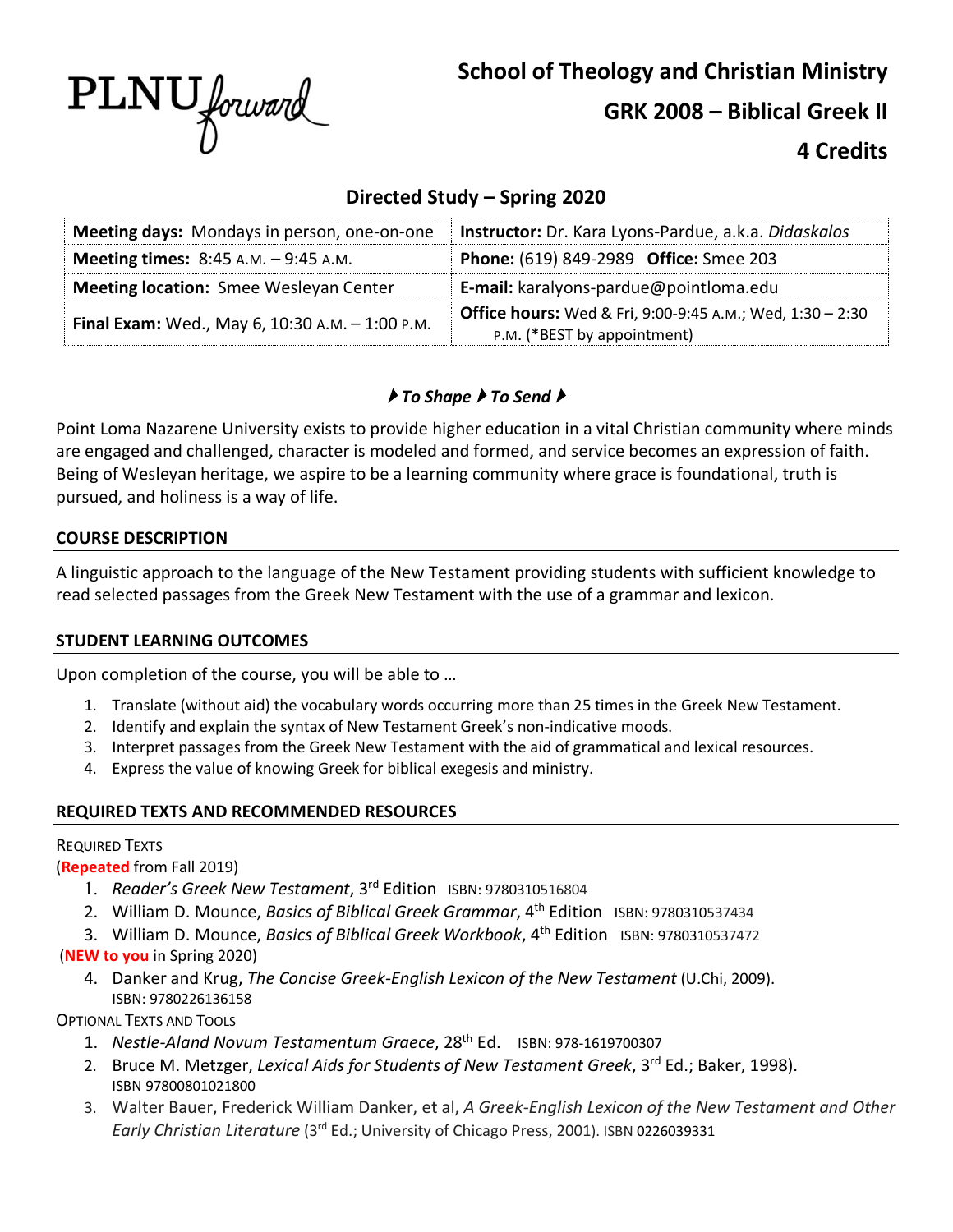### **PLNU COPYRIGHT POLICY**

Point Loma Nazarene University, as a non-profit educational institution, is entitled by law to use materials protected by the US Copyright Act for classroom education. Any use of those materials outside the class may violate the law.

#### **PLNU ACADEMIC HONESTY POLICY**

Students should demonstrate academic honesty by doing original work and by giving appropriate credit to the ideas of others. Academic dishonesty is the act of presenting information, ideas, and/or concepts as one's own when in reality they are the results of another person's creativity and effort. A faculty member who believes a situation involving academic dishonesty has been detected may assign a failing grade for that assignment or examination, or, depending on the seriousness of the offense, for the course. Faculty should follow and students may appeal using the procedure in the university Catalog. See Academic Policies for definitions of kinds of academic dishonesty and for further policy information.

#### **PLNU ACADEMIC ACCOMMODATIONS POLICY**

If you have a diagnosed disability, please contact PLNU's Disability Resource Center (DRC) within the first two weeks of class to demonstrate need and to register for accommodation by phone at 619-849-2486 or by e-mail at DRC@pointloma.edu. See Disability Resource Center for additional information.

#### **PLNU ATTENDANCE AND PARTICIPATION POLICY**

Regular and punctual attendance at all classes is considered essential to optimum academic achievement. If the student is absent from more than 10 percent of class meetings, the faculty member can file a written report which may result in de-enrollment. If the absences exceed 20 percent, the student may be de-enrolled without notice until the university drop date or, after that date, receive the appropriate grade for their work and participation. See Academic Policies in the Undergraduate Academic Catalog.

**Course-specific Policy:** New concepts and review of previous material, quizzes, review of *Workbook* and translation homework, and explanation of new material will constitute almost every class session. Student participation requires sharing translations and answering questions in class. **Absences will directly impact the student's grade.** Only absences with a Provost-approved excuse or a doctor's note will be eligible for make-up work. *In this course, quizzes missed for non-approved reasons cannot be made up.* **Regular study outside of class will be crucial for success in Greek.** A minimum of 2 hours of study will be required preparation for each hour spent in class; time should be invested daily.

#### **INCLUSIVE LANGUAGE**

The School of Theology and Christian Ministry is committed to the equality of women and men. Recognizing that people have often used the English language in ways that imply the exclusion or inferiority of women, the school urges students, faculty, and staff to avoid sexist language in public discourse, in classroom discussion, and in their writings. Thus, terms like "man" or "mankind" or the pronoun "he," should not be used to refer to all humans. Instead "people," "humanity," "humans," and "he or she" better acknowledge women as full persons.

#### **USE OF TECHNOLOGY**

Students may consider using certain types of technology to aid their learning outside of class, although be cautious. In class, the tools for learning Koinē Greek will remain much the same as they have for thousands of years: repetition, translation practice, and teacher-coached exploration of new verbal concepts. Students should bring their grammar, Greek NT, and workbook to each class session (and Greek New Testament often).

#### **FINAL EXAMINATION POLICY**

This course's final exam is **Wed., May 6, 10:30 A.M. – 1:00 P.M.** Successful completion of this class requires taking the final examination **on its scheduled day**. The final examination schedule is posted on the Class Schedules site. No requests for early examinations or alternative days will be approved.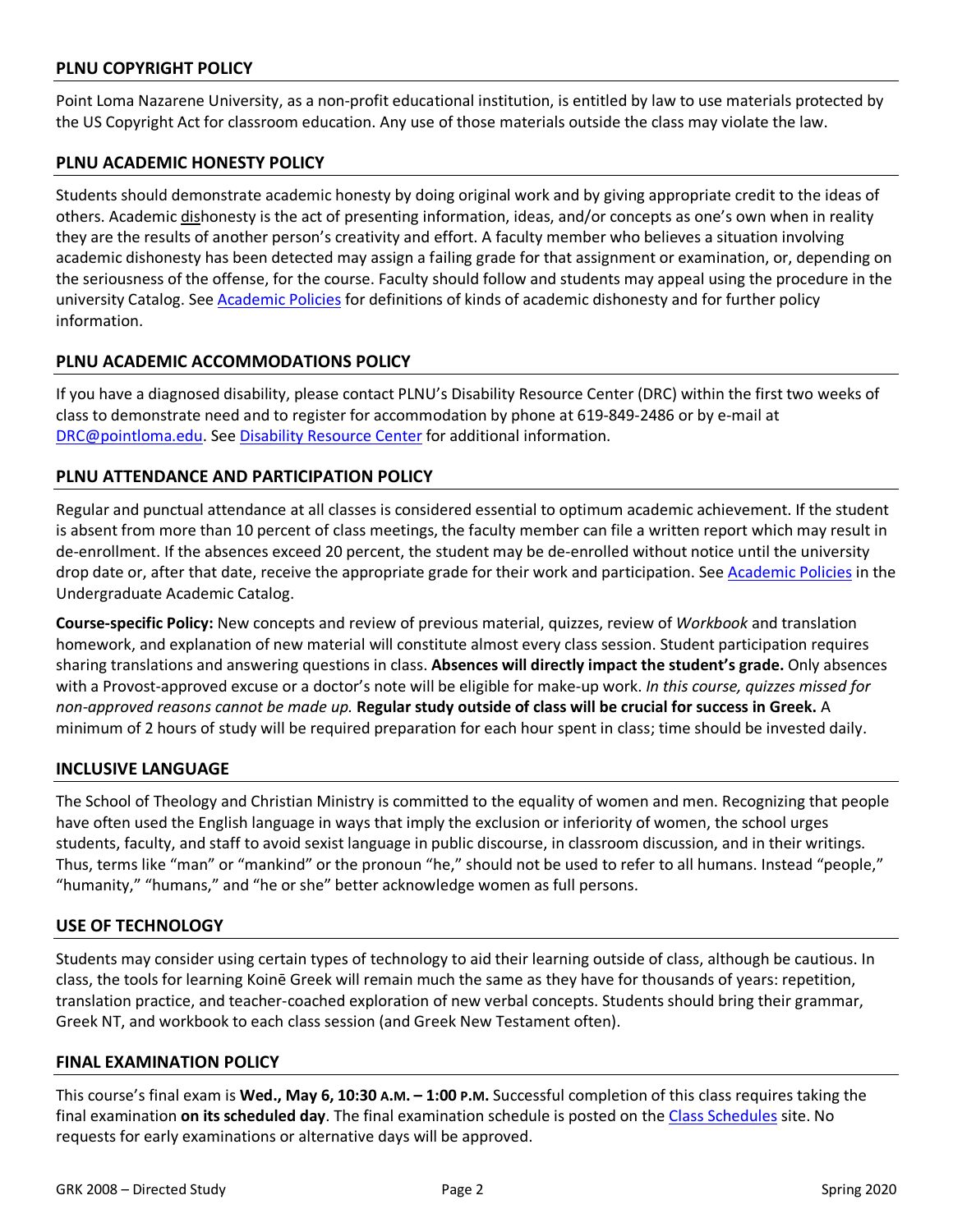#### **ASSESSMENT AND GRADING**

**Vocabulary**: The ongoing ability to translate and comprehend Greek is contingent on the ready knowledge of vocabulary. This component is worth 30% of the student's grade and will consist of three primary parts:

- 1) **Vocabulary Refresher Mini-Test,** 50 points Given at the start of the semester, this mini-test of 54 terms requires review of all vocabulary from Mounce Chs. 4-24, chapters that were covered in GRK 2007.
- 2) **Vocabulary Weekly Quizzes (VOCQ)**, 15 points each; 150 points total The vocabulary surveyed will include Mounce Chs. 25-36 along with all the terms used 25-49 times in the NT, as found in Metzger's *Lexical Aids* textbook. \*The student's two lowest quiz scores will be dropped.
- 3) **Vocabulary Final**, 100 points A cumulative final of all vocabulary words covered in the year-long GRK 2007 and GRK 2008 sequence, given in the last week of class. *Fulfills Outcomes #1-4.*

**Weekly Homework, Participation, and Attendance:** Without regular and thorough practice, any knowledge of Greek is fleeting and the language will only frustrate. A *minimum* of two hours of study is required for every hour of class time. This semester, daily homework will be a mix of Workbook exercises and focused translation assignments. The student must keep a **notebook** devoted to her/his translation exercises, clearly labeled and organized for easy access, review, and grading spot-checks. Read the course schedule below very *carefully*.

- 1) **Attendance & Participation**: 50 points (of the 200 total in this category) are based on class attendance, demonstrated preparation, and participation. Significant point deductions for >2 unexcused absences.
- 2) **Check-ups** (150 pts): There are 6 <u>√ups</u> *online* total. **Three** <u>√ups</u> are grammar and parsing quizzes (30 pts. each). These can be retaken as many times as the student wishes. **Three <u>Yups</u>** can only be taken once; they will be timed translation spotlights (each includes on-the-spot translation of 1-2 verses from previously assigned translation passages, and 1 verse of new material; and for each, clear photos of notebook translations must be submitted). The lowest  $\angle$ up score (1 of 6) will be dropped. *Fulfills Outcome #3.*
- Unit Tests: Due to the volume of material covered in an introductory language course, two unit tests (worth 150 pts. each) will be administered as outlined in the course schedule below. *Fulfills Outcomes #1-3.*
- **Final Comprehensive Translation Exam:** Any material covered in the course is eligible for inclusion on the comprehensive final exam. The majority of the exam will be a previously-unseen passage for translation, with use of lexical and grammatical aids. *Fulfills Outcomes #1-4.*

| <b>Vocabulary</b><br>$\mapsto$ Vocab. Refresher Mini-Test<br>$\rightarrow$ 10 (of 12) Vocab. Quizzes<br>$\mapsto$ Vocabulary Final | (30%)<br>300 points<br>$\rightarrow$ 50 points<br>$\rightarrow$ 10 x 15 points = 150 pts<br>$\rightarrow$ 100 points |       | <b>Homework &amp; Attendance</b><br>$\rightarrow$ 5 [of 6] $\checkmark$ ups<br>$\rightarrow$ Attendance & Participation | (20%)<br>200 points<br>$\rightarrow$ 5 x 30 points = 150 pts<br>$\rightarrow$ 50 points |       |
|------------------------------------------------------------------------------------------------------------------------------------|----------------------------------------------------------------------------------------------------------------------|-------|-------------------------------------------------------------------------------------------------------------------------|-----------------------------------------------------------------------------------------|-------|
| <b>Unit Tests</b> $(2 \times 150 \text{ points})$                                                                                  | 300 points                                                                                                           | (30%) | <b>Final Exam</b> (Comprehensive)                                                                                       | 200 points                                                                              | (20%) |

**GRADING** Grades will be assigned out of 1,000 possible points (% of total grade):

Letter grades will be determined according to the following scale:

| <b>Points</b> | Grade     | <b>Points</b> | Grade | <b>Points</b> | Grade |
|---------------|-----------|---------------|-------|---------------|-------|
| 94-100%       | <b>17</b> | 80-82%        | B-    | 67-69%        | D+    |
| 90-93%        | $A-$      | 77-79%        | C+    | 63-66%        |       |
| 87-89%        | B+        | 73-76%        | ◡     | 60-62%        | D-    |
| 83-86%        |           | 70-72%        | C-    | 59% and below |       |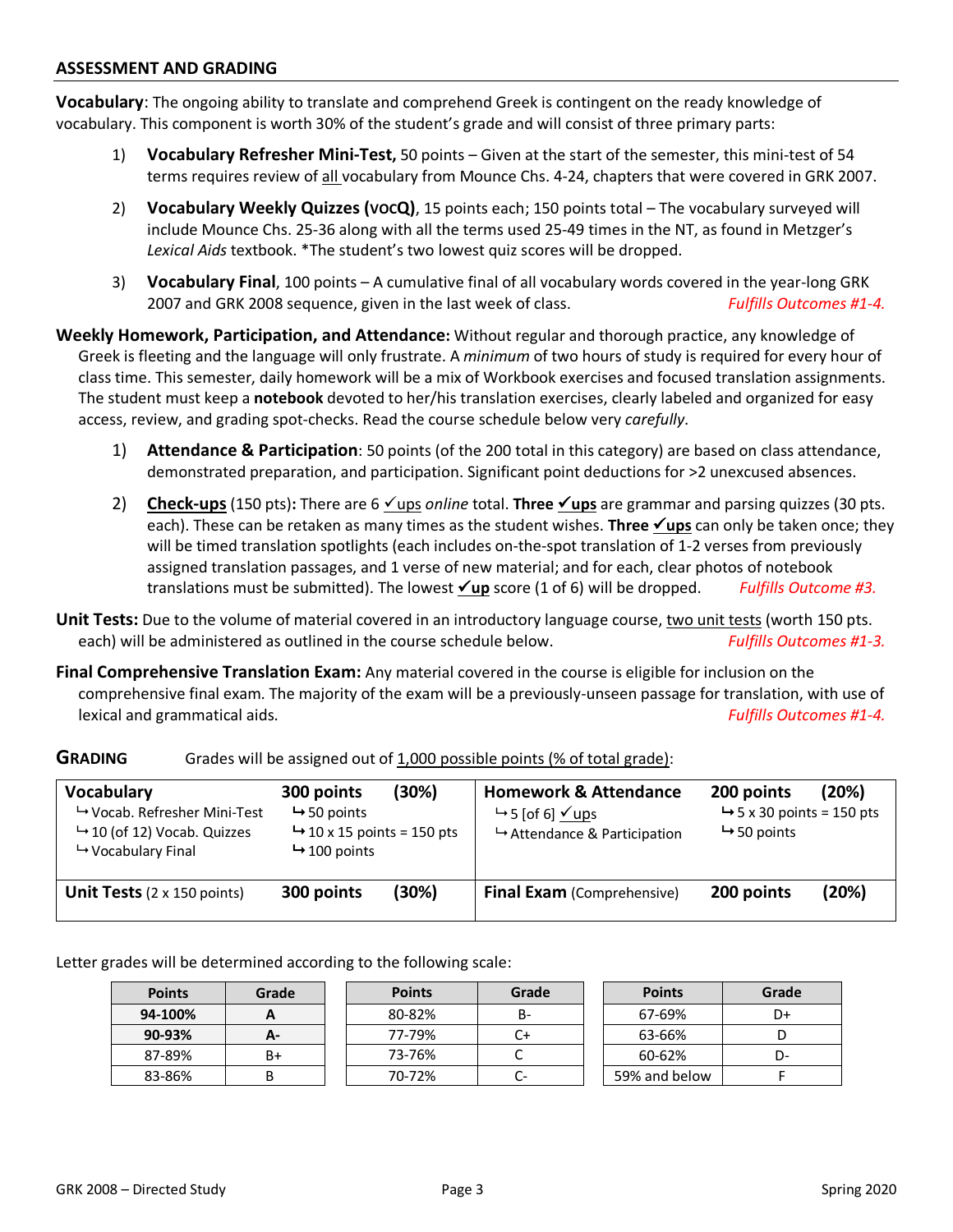- 
- **Key:**  $\mathbf{R}$  = Indicates a textbook reading due by class time  $\Box$  = Indicates workbook (or homework) assignment due

 **VOCQ** = Vocabulary Assessment (to be taken in class)  $\qquad \qquad \bigstar \frac{TEST}{TEST}$  = Test (to be taken in class)

 $\nu$ **up** = Online  $\nu$ **up** Quiz (details listed in schedule)

| Wk             | <b>Unit</b>                                                   | <b>Date</b>         | <b>Class Topics (italics) and Assignments</b>                                                                                                                                                                                                                                                                                                                                                                                                                                 |
|----------------|---------------------------------------------------------------|---------------------|-------------------------------------------------------------------------------------------------------------------------------------------------------------------------------------------------------------------------------------------------------------------------------------------------------------------------------------------------------------------------------------------------------------------------------------------------------------------------------|
| $\mathbf{1}$   | Indicative                                                    | Meet: T,<br>Jan. 14 | T (M schedule): COURSE OVERVIEW; Learn final tense in the indicative mood:<br>+Vocabulary Refresher Mini-Test (50 pts; Mounce Chs. 4-24);<br>Perfect<br><b>Outside of class: O</b> Translate Mark 1:1-6; Review noun system; Try out use of<br>lexicons; Review verb system; Learn final tense in indicative mood: Perfect                                                                                                                                                    |
| $\overline{2}$ | Intro. & Review<br>of                                         | M, Jan. 20          | M: No class - Martin Luther King, Jr. Day<br><b>Outside of class 1:</b> $VOCQ1$ (Mou.Chs. 25; Metzger: Occ. 46-49 through $\sigma \pi \epsilon (\rho \omega)$ ; <b>R</b><br>Mounce Ch. 25; D Wkbk. 25 (all Pars., Trans. 1-5)<br><b>Outside 2:</b><br>$\Box$ Trans. John 1:15-16; $\Box$ Wkbk. 25 (all W-up, Trans. 6-10);                                                                                                                                                    |
| 3              |                                                               | Meet: M,<br>Jan. 27 | M: Before class: $\square$ Trans. John 1:17-18<br>In class: VOCO2 (Mou.Ch. 27; Metzger: Occ. 46-49 σωτηρία to end); Intro. to Non-<br>indicative moods; Participles; Adverbial Participles [take home worksheet]<br><b>Outside of class 1:</b> R Mounce 26 & 27; $\Box$ Wkbk. 27 (Pars. & Warm-Up) &<br>$\Box$ Participle Worksheet<br><b>Outside 2:</b> $\Box$ Wkbk. 27 (all Translation; Add. #13, 14); $\Box$ Trans. Matt. 11:18                                           |
| 4              | ပ<br>ш<br>$\overline{\phantom{a}}$<br>ARTICIP<br>$\mathbf{r}$ | Meet: M,<br>Feb. 3  | M: Before class: R Mounce 28; $\Box$ Wkbk. 28 (all Pars., W-up; Trans. #1-6) &<br>□ Trans. Matt. 28:19-20<br>In class: VOCQ3 (Mou.Chs. 28-29; Metzger: Occ. 42-45 through εὐλογέω); Adjectival<br>Participles<br><b>Outside of class 1:</b> $\checkmark$ up Online; $\Box$ Rom 3:23-24 & $\Box$ Wkbk. 28 (Trans. #7-10,<br>Add. #19);<br><b>Outside 2:</b> R Mounce 29; $\square$ Trans. Heb. 11:1 & $\square$ Wkbk. 29 (Pars., Warm-up;<br>Trans. #1-4)                      |
| 5              |                                                               | Meet: M,<br>Feb. 10 | M: Before class: $\Box$ Wkbk. 29 (Trans. #5-10; Add. #19) & $\Box$ Translate Mark 11:9-10<br>In class: VOCQ4 (Mou.Ch. 30; Metzger: Occ. 42-45 θαυμάζω to end); Perfect<br>Participles and Genitive Absolutes; Review Participles<br><b>Outside of class 1: R</b> Mounce 30; $\Box$ Trans. Mark 1:7-8 & $\Box$ Wkbk. 30 (Pars, W-<br>up)<br>Outside 2:<br>$\Box$ Wkbk. 30 (Trans. #1-10) & $\Box$ Trans. Mark 1:9-10 ; BY END OF<br>FRIDAY Vup Translation Spotlight *notebook |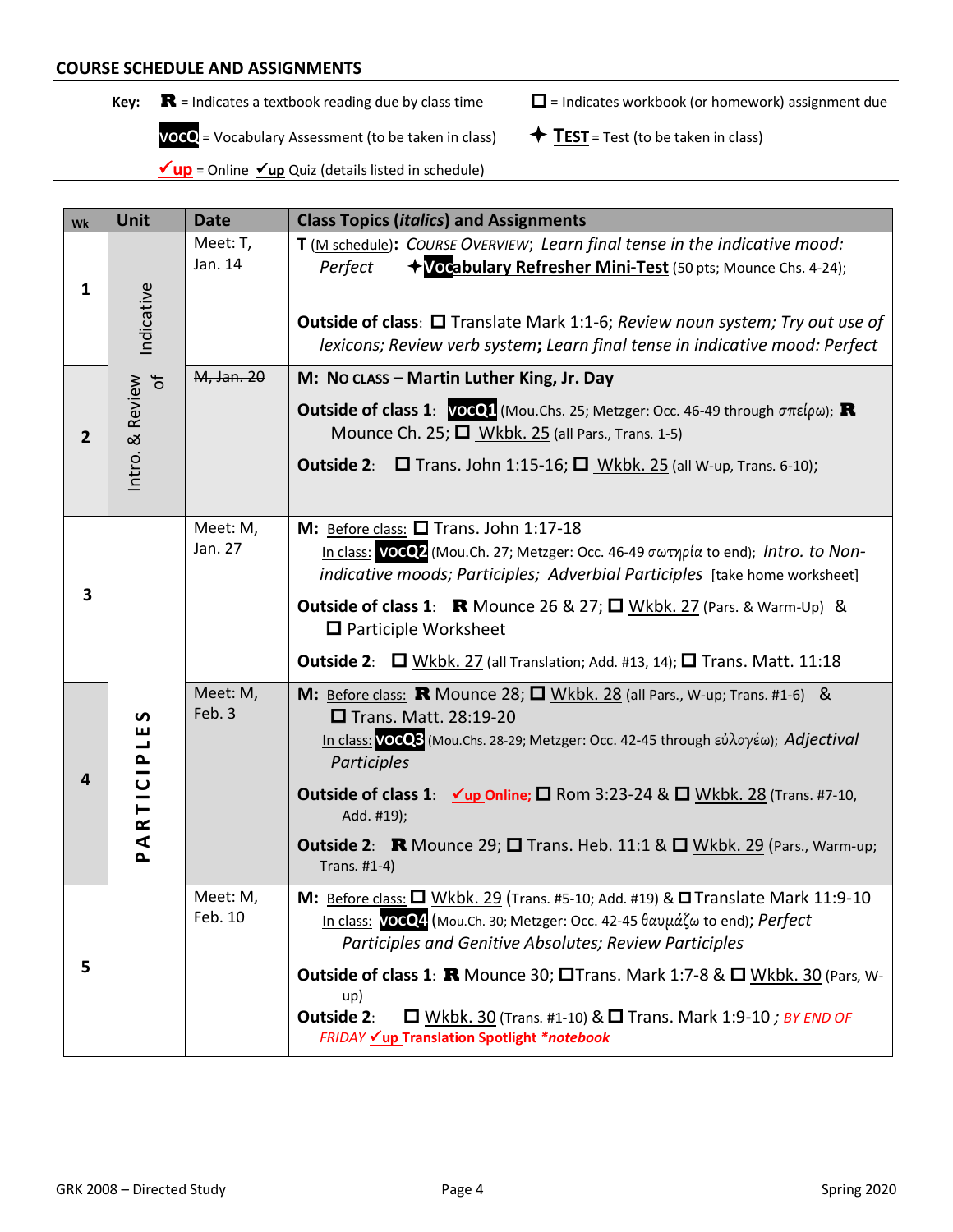| Wk | Unit                                       | <b>Date</b>         | <b>Class Topics (italics) and Assignments</b>                                                                                                                                                                                                                                                                                                                                                                                    |  |  |
|----|--------------------------------------------|---------------------|----------------------------------------------------------------------------------------------------------------------------------------------------------------------------------------------------------------------------------------------------------------------------------------------------------------------------------------------------------------------------------------------------------------------------------|--|--|
| 6  | PARTICIPLES                                | Meet: M,<br>Feb. 17 | M: Before class: U Wkbk. Review #6 (Gram.#1-2, 4; Parsing #1-10; at least Mark 1:11-<br>15 in Trans.)<br>In class: VOCQ5 & (Metzger: Occ. 38-41 through πάντοτε); Review<br>Outside of class 1: $\div$ TEST 1: PERFECT TENSE & PARTICIPLES (Chs. 25-30)<br><b>Outside 2: Introducing Subjunctive Mood: R Mounce 31</b>                                                                                                           |  |  |
| 7  | Subjunctive<br>Mood                        | Meet: M,<br>Feb. 24 | M: Before class: $\Box$ Wkbk. 31 (Pars. & Trans., #1-5); $\Box$ Translate John 11:7; 1 John<br>2:28; 5:16<br>In class: VOCQ6 (Mou.Ch. 31; Metzger: Occ. 38-41 παραγίνομαι to end; Occ. 34-37<br>through έμαυτοῦ); Translating the Subjunctive Mood<br><b>Outside of class 1</b> : $\Box$ Wkbk. 31 (Pars. & Trans., #6-10); $\Box$ Translate Matt 1:22<br>Outside 2: □ Translate Matt 1:22; 1 Cor 13:1-3                          |  |  |
| 8  | Infinitives                                | Meet: M,<br>Mar. 2  | M: Before class: R Mounce Ch. 32; O Wkbk. 32 (Pars, W-Up), & O Acts 11:15-17<br>In class: VOCO7 (Mou. Ch. 32; Metzger: Occ. 34-37 ἐπιστρέφω to end); Introducing<br><b>Infinitives</b><br><b>Outside of class 1:</b> $\Box$ Wkbk. 32 (all Trans.) $\Box$ Translate Acts 16:30-31; Rom<br>14:13-14<br><b>Outside 2:</b> □ Translate Mark 1:45; James 3:8-10; Rev. 5:2; BY END OF FRIDAY<br>$\nu$ up #3 Online                     |  |  |
|    |                                            | M, Mar. 9           | <b>NO CLASS - SPRING BREAK</b>                                                                                                                                                                                                                                                                                                                                                                                                   |  |  |
| 9  | Mood                                       | Meet: M,<br>Mar. 16 | M: Before class: <b>R</b> Mounce Ch. 33; $\square$ Translate Eph. 4:4-7; Luke 22:40<br>In class: VOCO8 (Mounce Ch. 33; Metzger: Occ. 32-33 all); Intro. Imperatives<br><b>Outside of class 1: O Wkbk. 33 (Pars., All Translation)</b><br><b>Outside 2:</b> $\Box$ Translate Matt 2:20-22; Acts 13:40-41; 1 Cor 1:18, 23-24; <i>BY</i><br>END OF FRIDAY <u>√up #4</u> Translation Spotlight *notebook (translations from Wks 5-8) |  |  |
| 10 | Imperative                                 | Meet: M,<br>Mar. 23 | M: Before class: $\Box$ Wkbk. Rev. #7 (Gram.#5, 6; Parsing #1-6; at least Matt<br>13:10-15 in Translation section); □ Rom. 12:14; Eph. 4:26<br>In class: VOCQ9 (Metzger: Occ. 30-31 all); REVIEW<br><b>Outside of class 1:</b> $\Box$ Translate 1 Cor 11:24-25; Luke 5:13-14; $\angle$ up #5<br><b>Online</b><br>Outside 2: + TEST 2: SUBJUNCTIVE, INFINITIVE, AND IMPERATIVE (Chs. 31-33)                                       |  |  |
| 11 | - $\mu$ . Verbs & misc.<br>Remaining items | Meet: M,<br>Mar. 30 | M: Before class: O Translate Mark 15:33-39<br>In class: VOCQ10 (Mou.Ch. 34; Metzger: Occ. 28-29 through πάσχα); Passion<br>Translation; Intro to -µI verbs<br><b>Outside of class 1: R</b> Mounce Ch. 34; $\Box$ Wkbk. 34 (Pars., W-up) & $\Box$ Trans.<br>Mark 15:40-43<br><b>Outside 2: <math>\Box</math></b> Wkbk. 34 (Trans.) & $\Box$ Translate Romans 3:21-26                                                              |  |  |